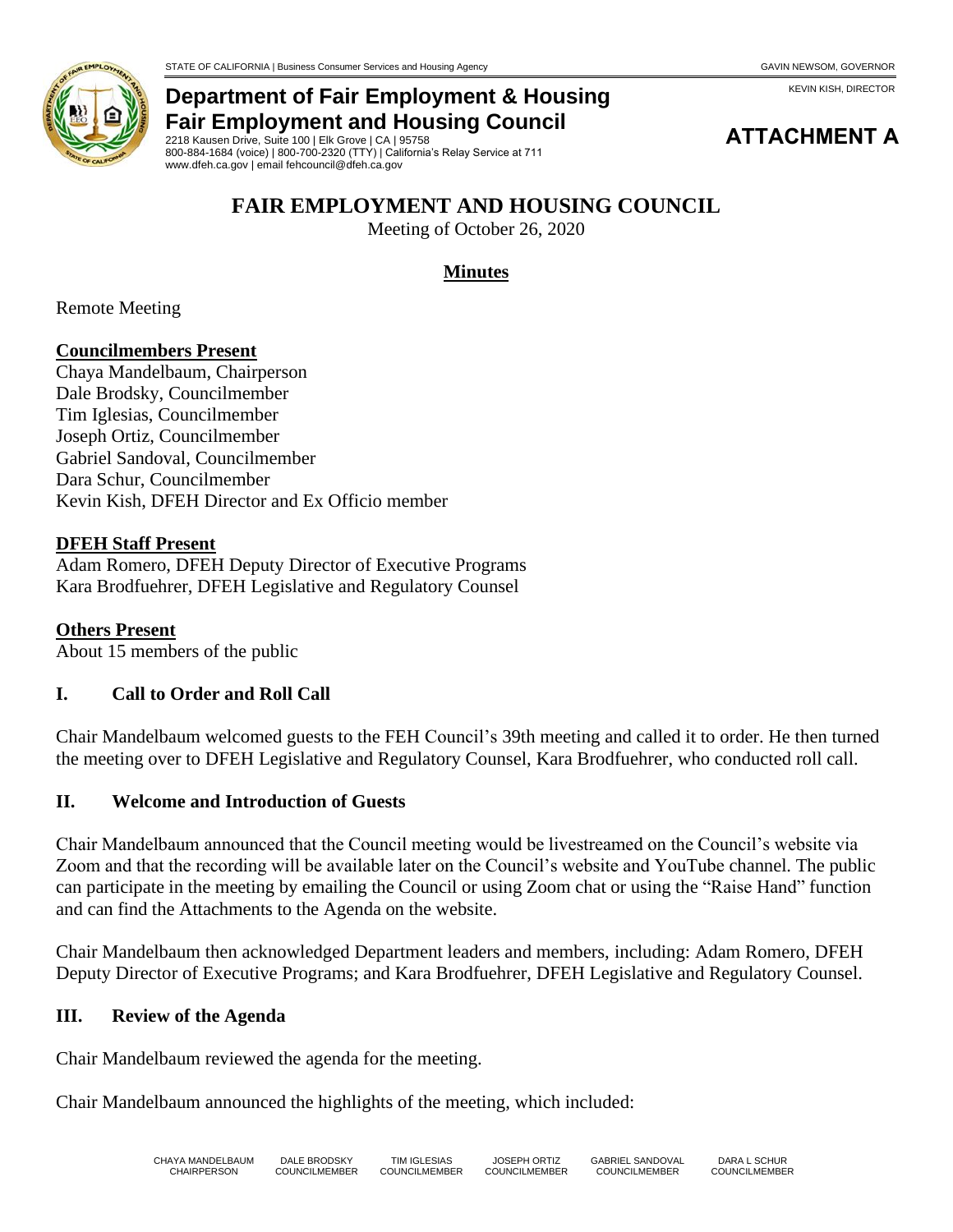- Consideration of Unmodified Text of Employment Regulations Regarding Harassment Prevention Training
- Updates from the Council's other subcommittees

# **IV. Approval of the Minutes**

### Attachment A: Minutes from September 25, 2020 Meeting of the Fair Employment and Housing Council

Chair Mandelbaum reviewed the minutes of the September 25, 2020 meeting. During that meeting, the Council held a public hearing on proposed Housing Regulations Regarding Definitions; Intentional Discrimination; Discriminatory Notices, Statements, and Advertisements; Consideration of Income; Residential Real Estate-Related Practices; and Disability; considered and adopted Modifications to Employment Regulations Regarding Harassment Prevention Training; considered and voted to finalize Changes Without Regulatory Effect to the California Family Rights Act Regulations; and heard updates from the Council's other subcommittees. In addition, a group of guest speakers presented to the Council regarding a possible regulation under the Unruh Civil Rights Act.

Councilmember Sandoval requested the minutes be amended to state that Councilmember Ortiz, rather than Councilmember Sandoval, reported the Criminal History & Work Opportunity Tax Credit Subcommittee's progress. Chair Mandelbaum asked for public comments on the minutes, and receiving none, the Council voted to approve the minutes unanimously with Councilmember Sandoval's amendment.

### **V. Councilmembers' Reports**

Chair Chaya Mandelbaum and Councilmembers

Councilmember Iglesias reported that Los Angeles is expected to see a record number of hate crimes for 2020, emphasizing the importance of follow-up from the recent hate violence hearing.

Councilmember Brodsky noted that she will be attending the Hate Action Committee Meeting on October 28.

## **VI. Department of Fair Employment and Housing Report**

Kevin Kish, Director, Department of Fair Employment and Housing

Deputy Director Romero, on behalf of Director Kish, highlighted the recent signing of SB 973, which requires large employers to annually report certain pay data to DFEH. DFEH is securing a vendor to build the IT infrastructure to collect and analyze the pay data, as well as developing a set of FAQs for employers. Additionally, a new educational factsheet regarding immigrants' rights was released in twelve languages, and a factsheet regarding the updated provisions of the California Family Rights Act will be released in the coming weeks.

### **VII. Consideration of Unmodified Text of Employment Regulations Regarding Harassment Prevention Training**

Chair Chaya Mandelbaum and Councilmember Gabriel Sandoval

Attachment B: Unmodified Text of Proposed Employment Regulations Regarding Harassment Prevention **Training**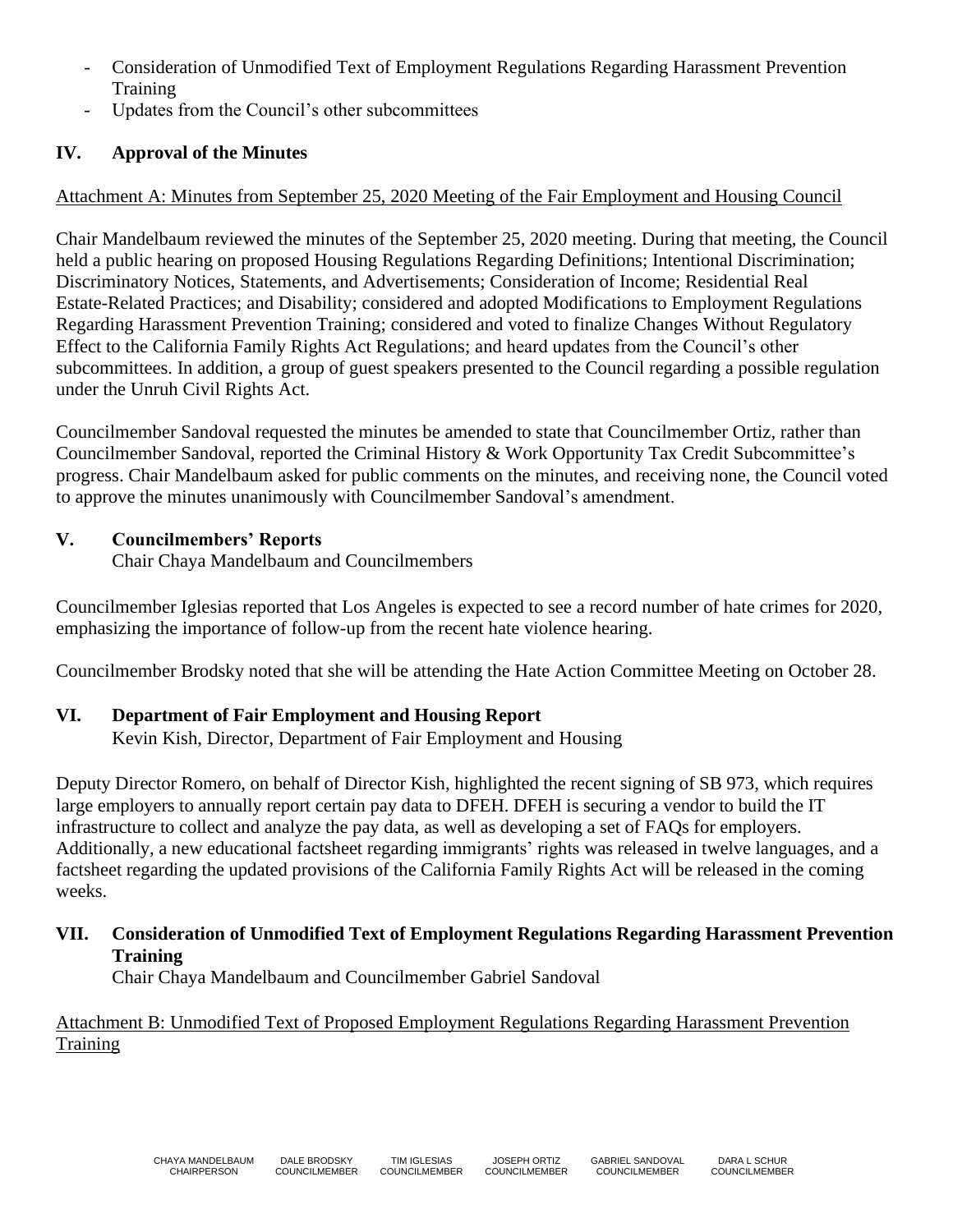#### A. Discussion by Council

Chair Mandelbaum noted that the subcommittee did not make any modification to the regulations since the last Council meeting as a result of public comment.

B. Public Comment

**Mark Murray, California Teachers Association:** Mr. Murray thanked the Council for the work on the regulations.

C. Action by Council

The Council unanimously approved the text, authorized DFEH staff to submit it to the Office of Administrative Law, and authorized DFEH staff to make non-substantial changes if required by the Office of Administrative Law.

**VIII. Update from Government Code Section 11135 Regulations Subcommittee**

Councilmembers Dale Brodsky and Dara Schur

A. Discussion by Council

Councilmember Schur reported that the notice package is currently under review by the California Business, Consumer Services and Housing Agency.

B. Public Comment

None.

- **IX. Update from Housing Regulations Regarding Definitions; Intentional Discrimination; Discriminatory Advertisements, Statements, and Notices; Consideration of Income; Residential Real Estate-Related Practices; and Disability Subcommittee** Councilmembers Dara Schur and Tim Iglesias
	- A. Discussion by Council

Councilmember Schur noted that the subcommittee is making progress on modifications to the proposed regulations in light of the public comment received and expects a new draft will be completed by the next Council meeting.

B. Public Comment

None.

- **X. Update from Criminal History & Employment Hearing Subcommittee** Chair Chaya Mandelbaum and Councilmember Gabriel Sandoval
	- A. Discussion by Council

Councilmember Sandoval updated the Council on the plans for the upcoming public hearing scheduled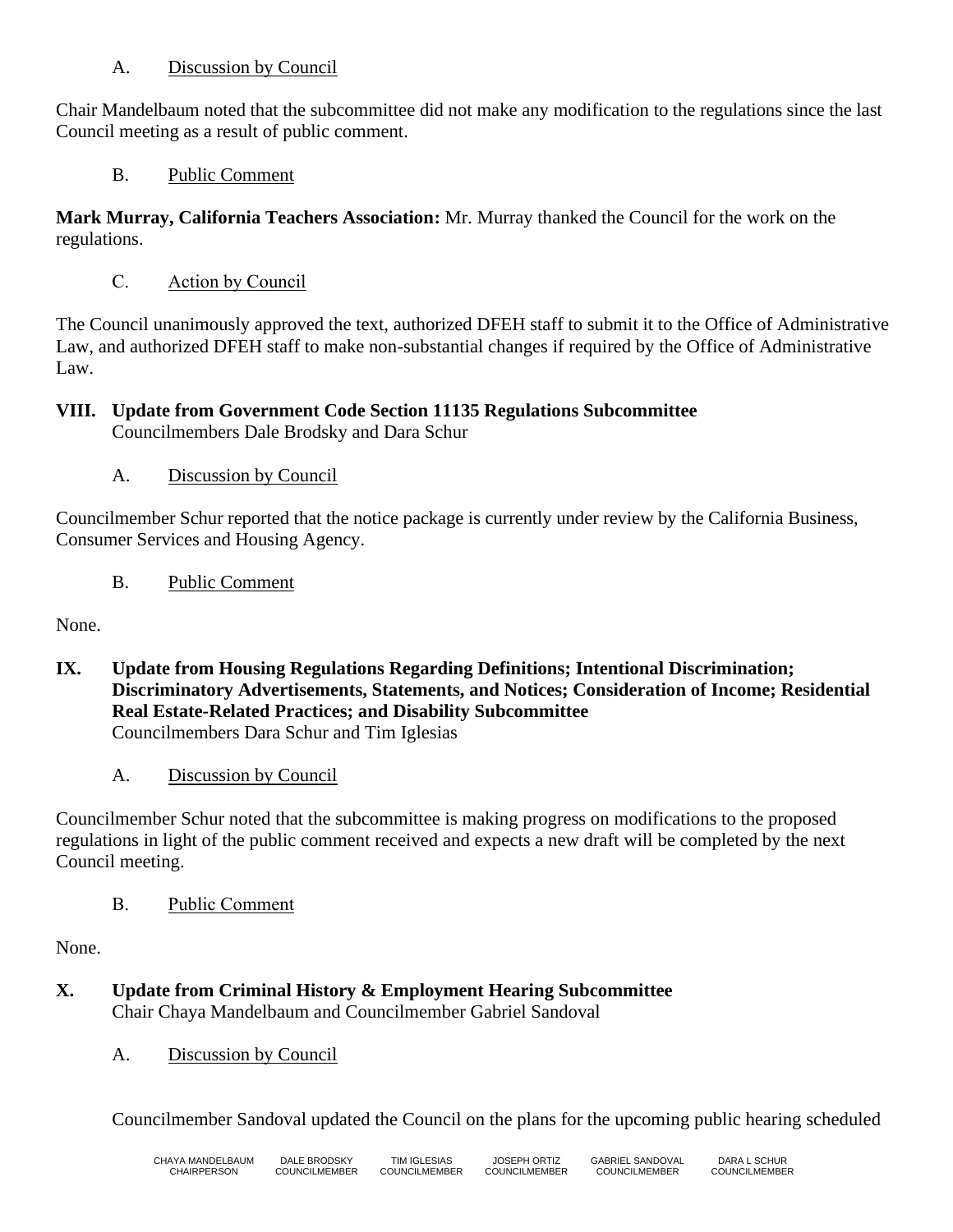#### for November 17.

### B. Public Comment

None.

#### **XI. Update from Criminal History & Work Opportunity Tax Credit Subcommittee** Councilmembers Joseph Ortiz and Gabriel Sandoval

A. Discussion by Council

Councilmember Sandoval reported that the subcommittee is making progress on a draft of the regulations and expects it will be completed by the end of the year.

B. Public Comment

None.

- **XII. Update from Accommodation of Associational Disability Subcommittee** Chair Chaya Mandelbaum and Councilmember Dale Brodsky
	- A. Discussion by Council

Councilmember Brodsky reported that the subcommittee has been creating a proposal on how to best study this topic and expects it will be completed by the next Council meeting.

B. Public Comment

None.

**XIII. Update from Hate Violence Hearing Subcommittee**

Councilmembers Joseph Ortiz and Dale Brodsky

A. Discussion by Council

Councilmember Ortiz noted that the subcommittee will have more to report by the next Council meeting.

B. Public Comment

None.

- **XIV. Discussion Regarding Additional Subcommittee Assignments** Chair Chaya Mandelbaum and Councilmembers
	- A. Discussion by Council

Chair Mandelbaum turned the meeting over to the Councilmembers to offer suggestions for additional subcommittee formations.